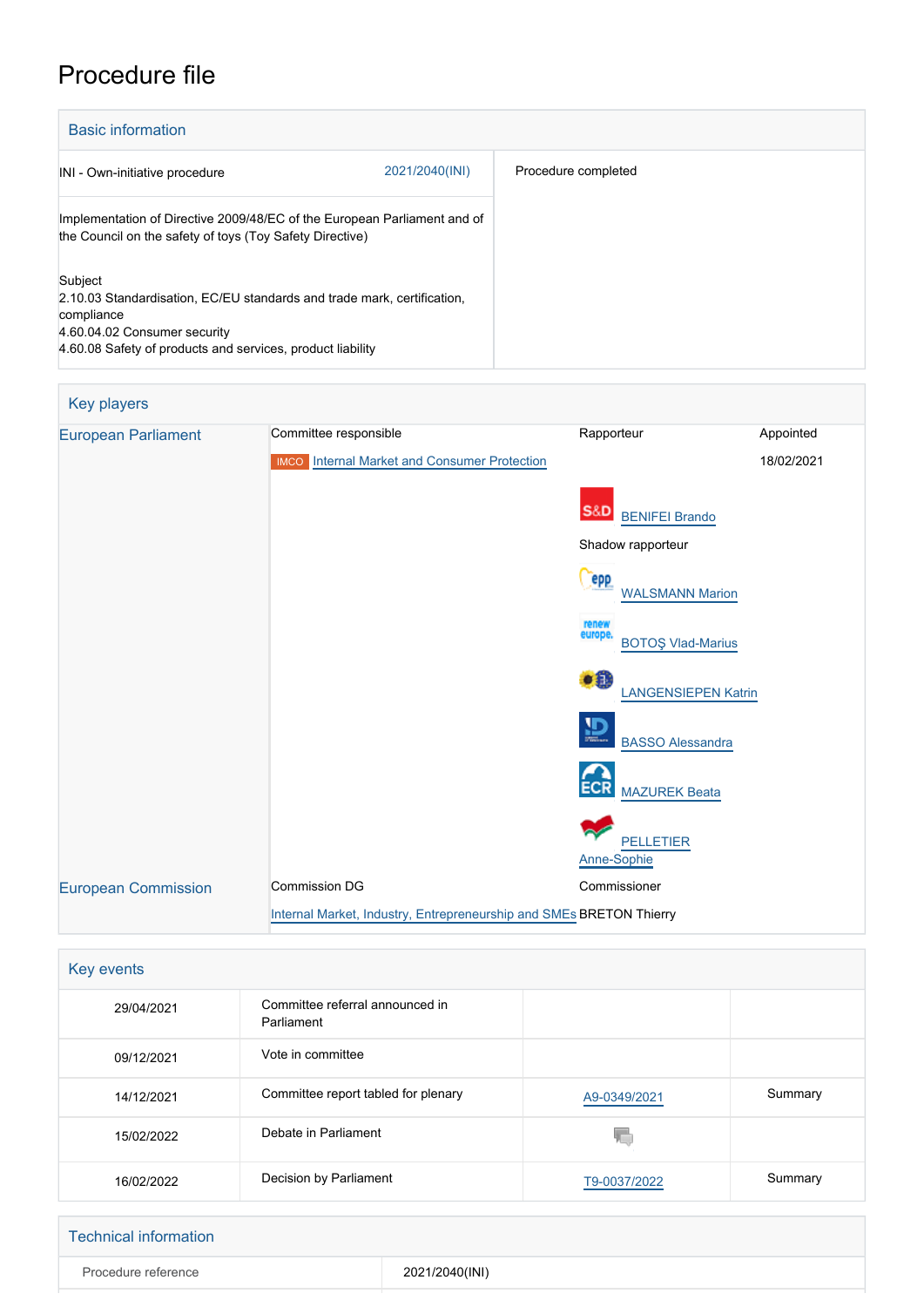| Procedure type             | INI - Own-initiative procedure |
|----------------------------|--------------------------------|
| Procedure subtype          | Implementation                 |
| Legal basis                | Rules of Procedure EP 54       |
| Other legal basis          | Rules of Procedure EP 159      |
| Stage reached in procedure | Procedure completed            |
| Committee dossier          | IMCO/9/05864                   |

# Documentation gateway

| Committee draft report                              | PE692.714    | 03/06/2021 | EP |         |
|-----------------------------------------------------|--------------|------------|----|---------|
| Amendments tabled in committee                      | PE695.242    | 13/07/2021 | EP |         |
| Committee report tabled for plenary, single reading | A9-0349/2021 | 14/12/2021 | EP | Summary |
| Text adopted by Parliament, single reading          | T9-0037/2022 | 16/02/2022 | EP | Summary |

# Implementation of Directive 2009/48/EC of the European Parliament and of the Council on the safety of toys (Toy Safety Directive)

The Committee on the Internal Market and Consumer Protection adopted an own-initiative report by Brando BENIFEI (S&D, IT) on the implementation of Directive 2009/48/EC of the European Parliament and of the Council on the safety of toys (Toy Safety Directive).

The Directive on the safety of toys (TSD) was adopted in 2009 to ensure a high level of health and safety for children and improve the functioning of the internal market for toys by removing barriers to trade in toys between Member States. Despite the lack of comprehensive data on its full impact, the TSD is still largely effective in guaranteeing the free movement of toys in the single market.

Members acknowledged the added value of the TSD in improving the safety of toys. However, they regretted that some of the non-EU manufacturers that are selling their products in the single market, especially through online marketplaces, do not comply with the EU legislation, and that many toys sold in the EU are still posing significant threats to children.

Therefore, Members called for a further revision of the TSD.

# Chemicals

The report recalled that toys that are placed on the EU market must comply with the TSD and with specific EU laws on chemicals. The Commission should ensure that endocrine disruptors are banned in toys as soon as they are identified. In addition, the Commission must decide whether the current distinction between toys intended for children under 36 months and those intended for older children needs to be abolished.

In view of a future revision of the TSD, the Commission should also evaluate whether the limit value for chemicals, such as nitrosamines and nitrosatable, should be set as the strictest value in force at national level, and introduce a mechanism allowing limit values for dangerous substances to be changed quickly.

# Market surveillance and new technologies

Concerned that the effectiveness of market surveillance under the TSD is limited, the report called on the Member States to equip customs and market surveillance authorities with adequate human, financial and technical resources in order to increase the number and effectiveness of controls, so that effective enforcement of the TSD can be ensured and the proliferation of unsafe and non-compliant toys in the EU prevented.

The Commission is called on to:

- provide active support to Member States in the enforcement of national market surveillance strategies;

- adopt implementing acts laying down benchmarks and techniques for checks on the basis of common risk analysis at EU level, in order to ensure consistent enforcement of EU law, strengthen controls on products entering the EU market and avoid divergences and achieve an effective and uniform level of such controls;

- explore possibilities for using new technologies such as e-labelling, blockchain and artificial intelligence with a view to detecting unsafe products, mitigating risk and improving compliance with the TSD;

- extend the scope of the TSD to include provisions on privacy and information security, adopting horizontal legislation on cybersecurity requirements for connected products and associated services;

- publish guidelines on recall procedures.

# E-commerce

While recognising the positive role of e-commerce, including the role of online marketplaces, which have enabled the development of EU toy manufacturers, Members stressed that the development of e-commerce poses challenges for market surveillance authorities in ensuring the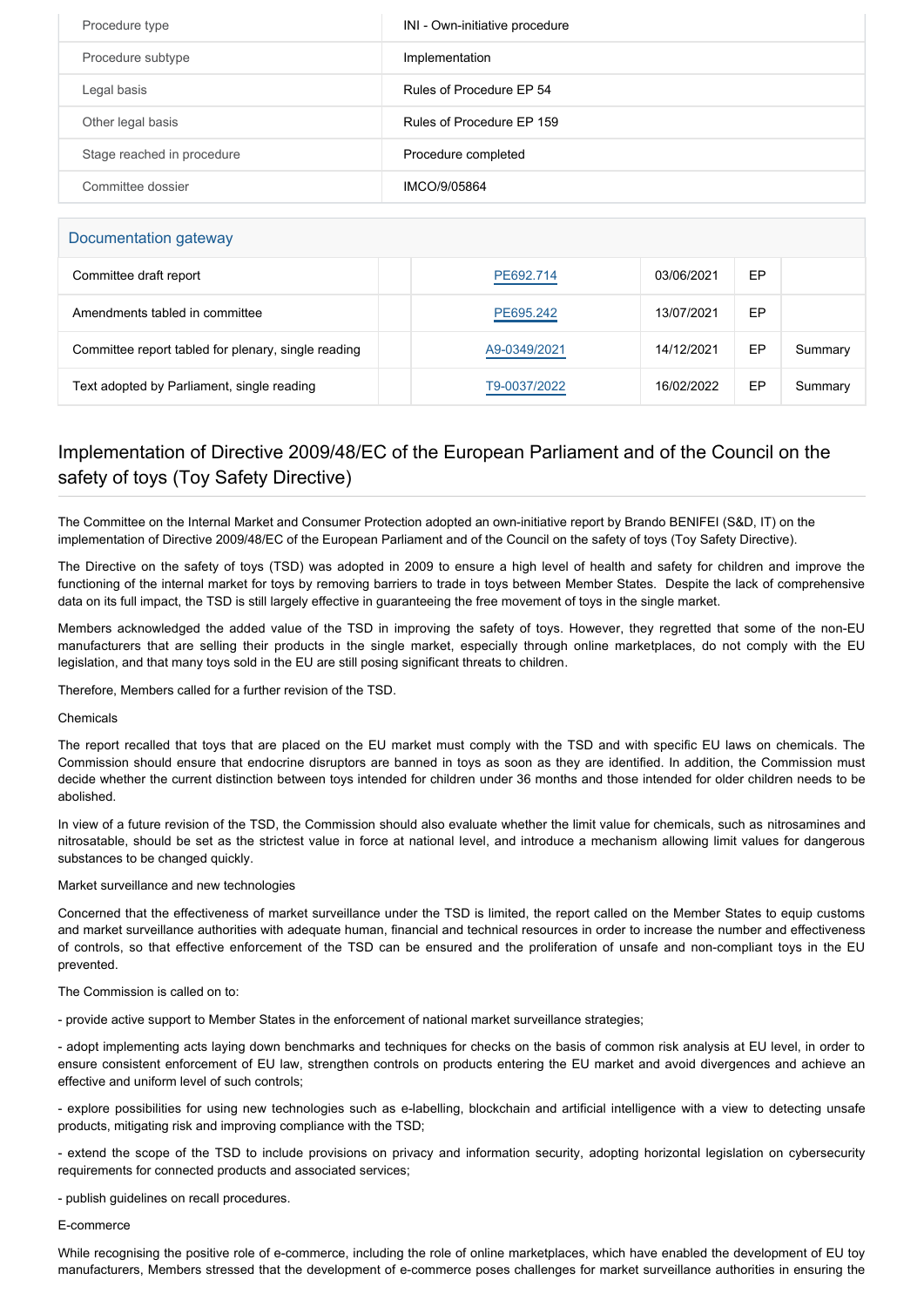compliance of products sold online. Many products bought online fail to conform to EU safety requirements. Therefore, the report considered it necessary to eliminate the sale of non-compliant and dangerous toys online.

Market surveillance and customs authorities are called to step up their cooperation, including the exchange of information on non-compliance findings, and perform robust enforcement actions to stop rogue traders from exploiting the EU market.

In addition, the report stressed the need to step up cooperation with non-EU countries with a view to preventing unsafe and non-compliant toys from entering the EU market.

# Legal instrument and way forward

Members called on the Commission, since the TSD acts as a de facto regulation, to consider whether its revision could be the opportunity to convert it into a regulation in order to enhance its effectiveness and efficiency and avoid implementation inconsistencies among Member States and market fragmentation.

Concerned that some producers avoid complying with the TSD by claiming that their products are not toys, while they are clearly used as such, the report stressed that the definition of toys should be included in the future revision of the TSD.

#### Data

The report highlighted that the lack of consistent EU-wide statistics on accidents caused by toys has made it difficult to quantitatively assess the level of protection granted by the TSD and to inform standardisation work on toys. It stressed that insufficient coordination and funding at EU level is a root cause of the absence of consistent data. Members called on the Commission to assess the possibility of establishing a pan-European accident and injury database that allows for introduction and collection of information on accidents and injuries that occur because of dangerous toys, including those sold online.

# Implementation of Directive 2009/48/EC of the European Parliament and of the Council on the safety of toys (Toy Safety Directive)

The European Parliament adopted by 688 votes to 6, with 1 abstention, a resolution on the implementation of Directive 2009/48/EC of the European Parliament and of the Council on the safety of toys (Toy Safety Directive).

While recognising the added value of the Toys Directive in improving child safety and ensuring the same high level of protection throughout the single market, Members regretted that some third-country manufacturers selling their products on the single market, notably through the online market, do not comply with EU legislation, and that many toys sold in the EU still pose a significant threat to children.

Members therefore called for a revision of the Toys Directive, in particular to ensure that strict safety requirements are applied by all economic operators placing toys on the EU market.

#### Chemicals

Parliament recalled that toys that are placed on the EU market must comply with the TSD and with specific EU laws on chemicals. It called on the Commission to consider consolidating all applicable limits for toys to uniform values, justified by further assessment, in one piece of legislation, in order to streamline conformity assessment and to make it easier and less burdensome to comply with the requirements.

The Commission is called on to conduct an impact assessment in order to analyse if generic limits for derogated carcinogenic, mutagenic or toxic to reproduction (CMR) in the safety of toys Directive should be reduced and to explore if, in line with the chemicals strategy for sustainability, the possibility to derogate from the rules on the presence of CMRs that are inaccessible to the child in toys should be deleted and if adequate provisions to avoid childrens exposure to dangerous, toxic, harmful, corrosive and irritant substances should be made.

The Commission should ensure that endocrine disruptors are banned in toys as soon as they are identified. In addition, the Commission must decide whether the current distinction between toys intended for children under 36 months and those intended for older children needs to be abolished.

In view of a future revision of the TSD, the Commission should also evaluate whether the limit value for chemicals, such as nitrosamines and nitrosatable, should be set as the strictest value in force at national level, and introduce a mechanism allowing limit values for dangerous substances to be changed quickly.

#### Market surveillance and new technologies

Concerned that the effectiveness of market surveillance under the TSD is limited, Parliament called on the Member States to equip customs and market surveillance authorities with adequate human, financial and technical resources in order to increase the number and effectiveness of controls, so that effective enforcement of the TSD can be ensured and the proliferation of unsafe and non-compliant toys in the EU prevented.

The Commission is invited to explore the possibilities of using new technologies such as e-labelling, blockchain and artificial intelligence to detect dangerous products, mitigate risks and improve compliance with the Toys Directive, as well as to facilitate the work of market surveillance authorities.

Concerned about new vulnerabilities and risks associated with connected toys, Parliament stressed the importance of protecting children's privacy when using connected toys. It encouraged producers of connected toys to build safety and security mechanisms into their products at the design stage.

The Commission should look into different policy options, including extending the scope of the Toys Directive to include provisions on privacy and information security, adopting horizontal legislation on cybersecurity requirements for connected products and related services.

#### E-commerce

While recognising the positive role of online trading platforms, which have enabled EU toy manufacturers to grow, Members are concerned about the high number of unsafe toys sold online by rogue manufacturers and consider it necessary to eliminate the online sale of